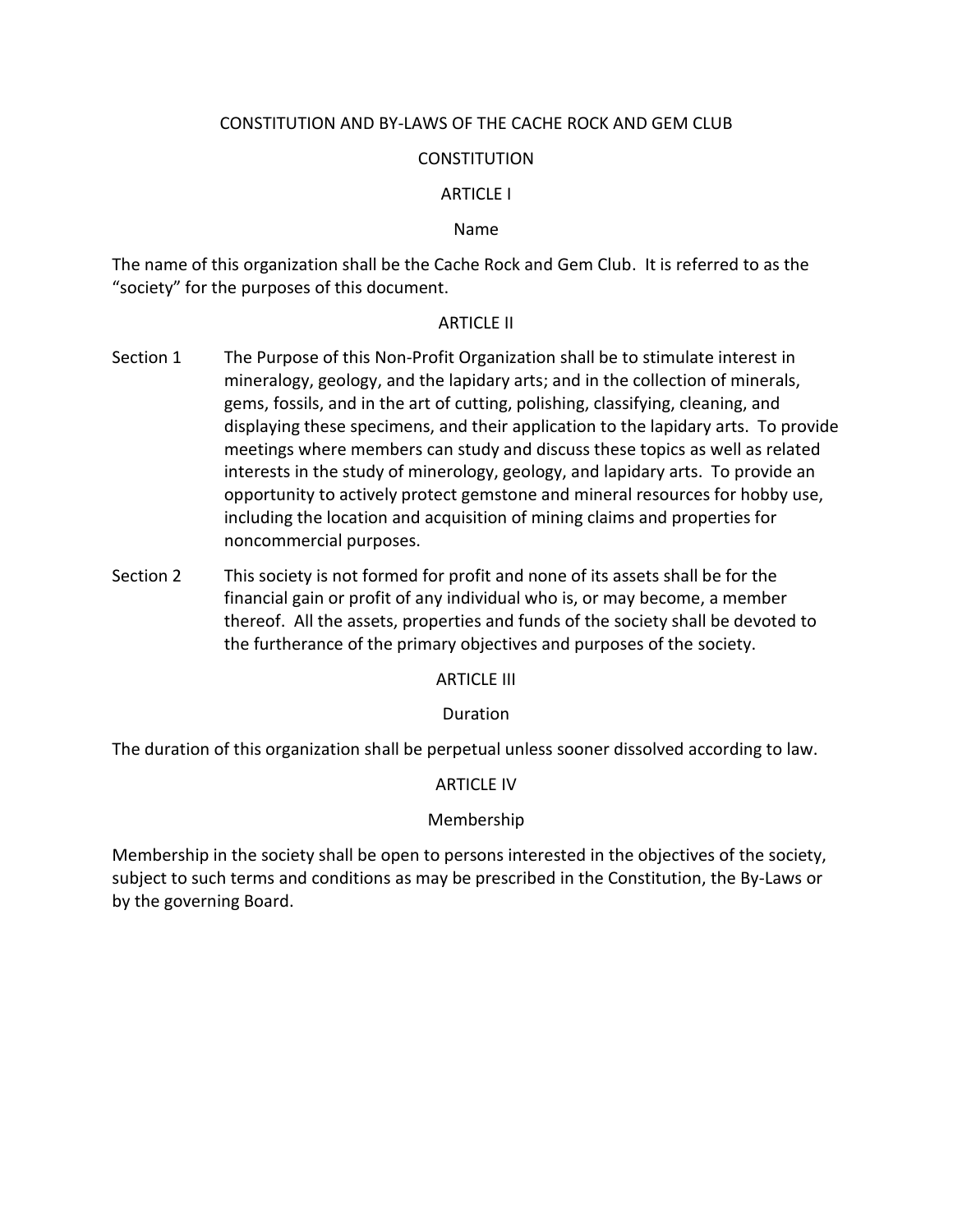# BY-LAWS OF THE CACHE ROCK AND GEM CLUB

# ARTICLE I

# Officers and Trustees

- Section 1.1 The Executive Officers of this society shall be the President, 1<sup>st</sup> Vice President, 2<sup>nd</sup> Vice President, Secretary, Treasurer and Historian.
- Section 1.2 The Board of Trustees shall consist of the Executive Officers, Chairman of the Board, and all other committee chairs selected and appointed by the President.

All of the affairs, properties and assets of the organization shall be managed by the Board of Trustees.

Section 1.3 The Chairman of the Board is the immediate past President. The past President will automatically move into this position for one term and then this position is open for elections, or if the past President is unwilling to serve, a Chairman will be elected from the membership.

# ARTICLE II

# Duties of Officers

Section 2.1 President

The President shall preside over all meetings; regular, special, and Board meetings.

- a) Brings before membership all matters that come to attention, which may have a bearing upon operations or functions of the society.
- b) Appoints an annual auditing committee to audit financial records annually.
- c) Signs legal documents and fund withdrawals in conjunction with the Executive Officers.
- d) Signs checks for club expenses and purchases.
- e) Presides over and assists in the preparations and planning for the annual show in conjunction with the Chairman of the Board and the Annual Show Manager.
- f) Acts as an intermediary between other clubs, organizations, and individuals.
- g) Appoints Committee Chairs with the approval of the Executive Officers.
- h) Can deposit funds into the financial institution designated by the Board of Trustees.
- i) Casts tie breaking votes.

#### Section 2.2 1<sup>st</sup> Vice President

- a) Assists the President in their regular duties.
- b) Performs assignments as needed by the Executive Officers.
- c) Actively assists in the annual club show.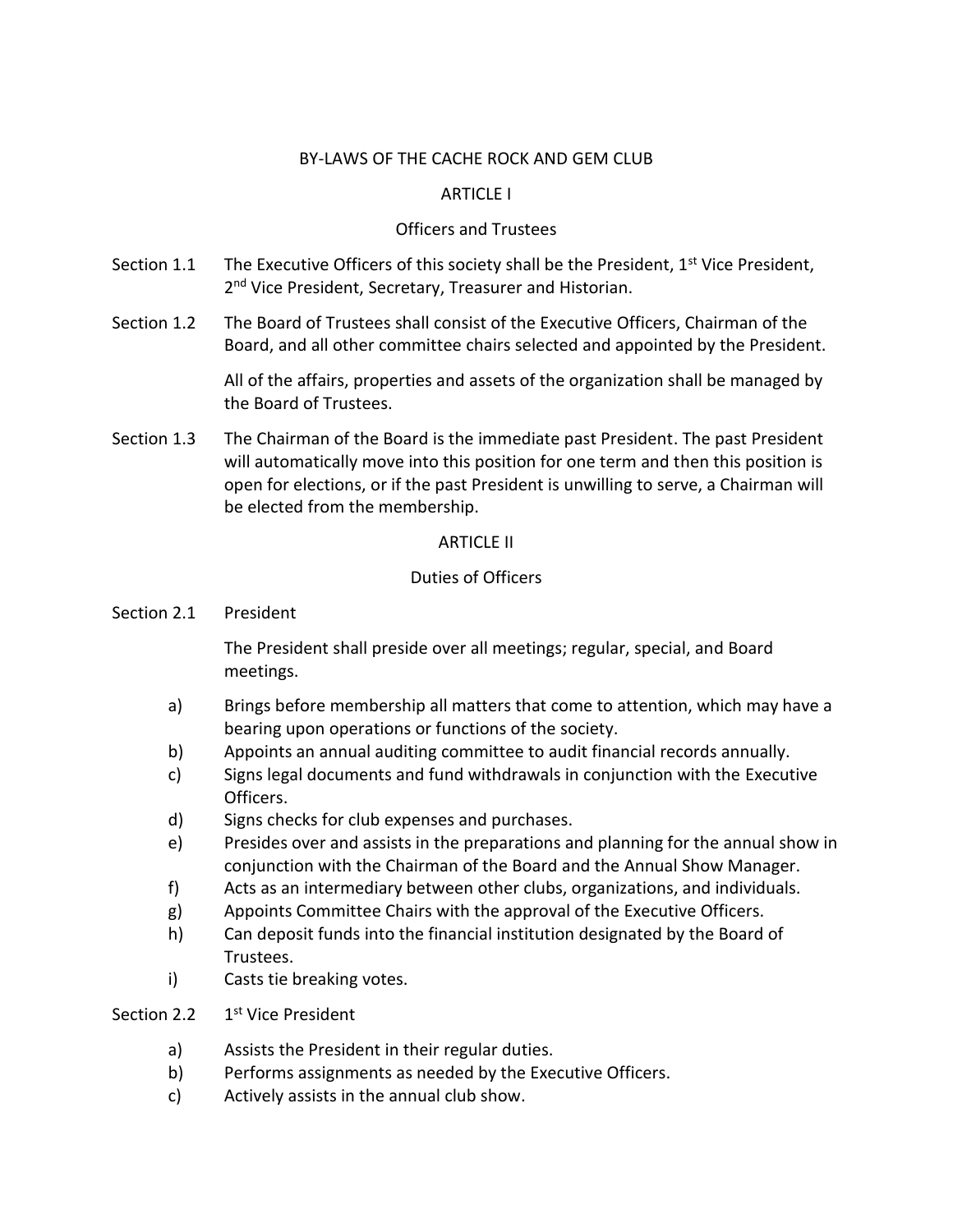- d) Can deposit funds into the financial institution designated by the Board of Trustees.
- e) Signs checks for club expenses and purchases.
- f) Heads meetings when the President is unavailable.
- g) Arrange for speakers and presentations for the regular club meetings.
- h) Attends all meetings if able.
- i) Coordinates all community outreach requests, i.e., schools, special events.

#### Section 2.3 2<sup>nd</sup> Vice President

- a) Assists the President in their regular duties.
- b) Performs assignments as needed by the Executive Officers.
- c) Actively assists in the annual club show.
- d) Heads the Trip Committee and keeps the members informed of all field trips through the meetings, website, and social media.
- e) Informs members of any dangers present on field trips.
- f) Assures all safety equipment is available and in working condition for club activities

# Section 2.4 Secretary

- a) The secretary shall keep all minutes of the meetings of the Society, and of the Board of Trustees.
- b) Will report minutes to the Executive Officers, and Board of Trustee members.
- c) Will provide duplicates of all documents and minutes to the Historian when requested.
- d) Assists the President and Board in performing any duties assigned by them.
- e) Presents meeting minutes for approval at successive meetings.
- f) Actively assists in the annual club show.
- g) Maintains a record of all club members and the newsletter email list.

# Section 2.5 Treasurer

- a) The treasurer shall keep all financial records of the Society.
- b) Can deposit funds into the financial institution designated by the Board of Trustees, along with the President and  $1<sup>st</sup>$  Vice President, under the direction of the Executive Officers.
- c) Signs checks for club expenses and purchases.
- d) A Treasury report will be given quarterly at the club meetings.
- e) Keeps record of expenditures, receipts, and balances.
- f) Maintains a record of all the club members paid dues.
- g) Makes all records available to the auditing committee and the Executive Officers.
- h) Actively assists in the annual club show. At the annual club show members will be selected to assist in the collection of money. At the end of each day of the show all moneys will be counted and accounted for by the Treasurer and another member of the Executive Officers.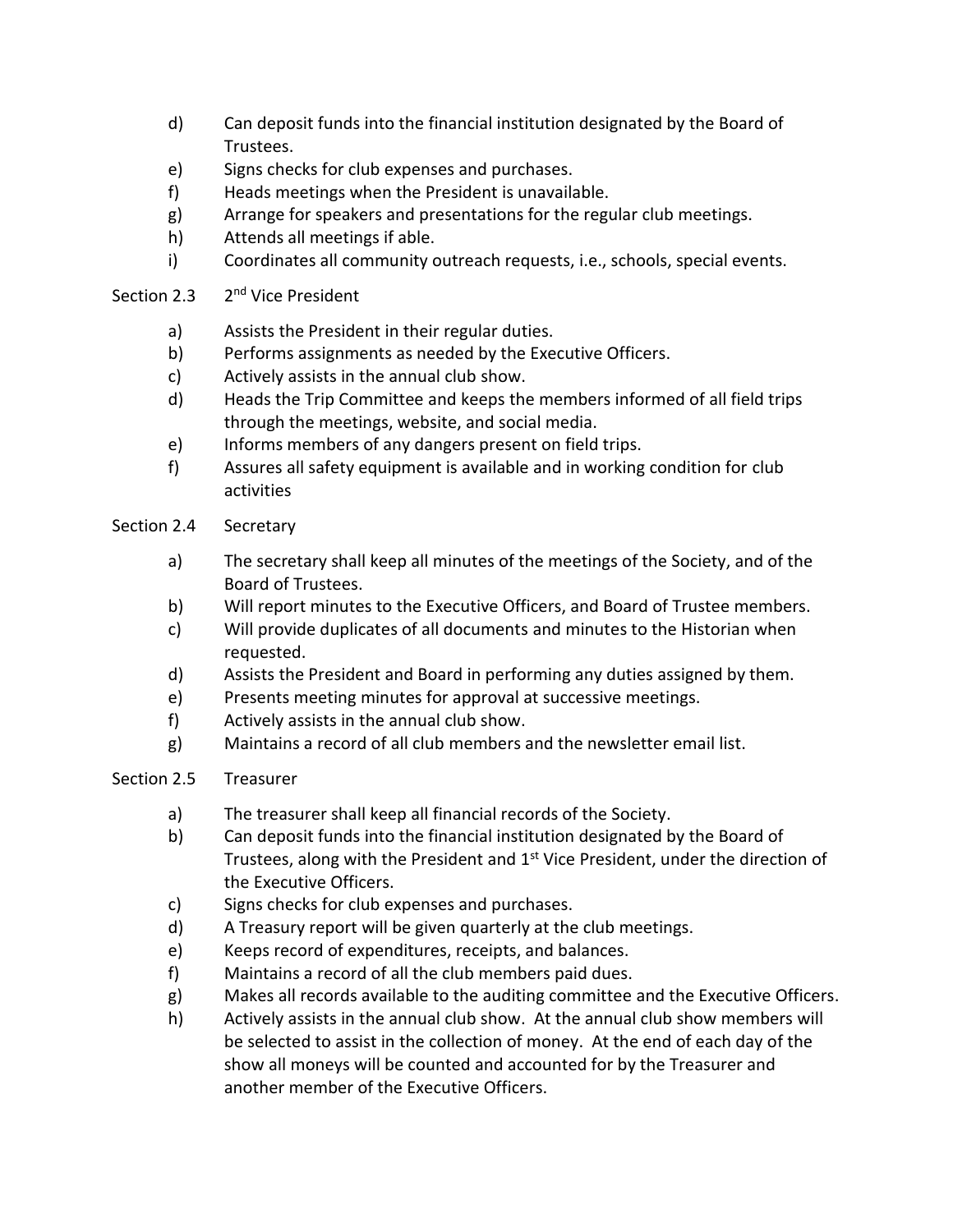- Section 2.6 Historian
	- a) The Historian shall compile and maintain an original or a copy of the historical records of the society.
	- b) Shall give a yearly report of the previous year's activities and accomplishments of the society

## Section 2.7 Chairman of the Board

- a) Acts as an advisor to the current Executive Officers.
- b) Assists in the preparations and planning for the annual show in conjunction with the President and the Annual Show Manager.
- c) May be given additional duties by the Executive Officers.
- d) Holds quarterly Board meetings and helps the Executive Officers keep the committees staffed and organized. Reports all committee activities to the Executive Board.
- Section 2.9 Any Officer derelict in his duties or whose conduct is such that it is considered detrimental to the welfare or the reputation of the society may be removed from office by a 2/3 affirmative vote of the membership present at a specially called meeting. There must be at least 2/3 of the society members in attendance. A special election will be held to replace the removed Officer.

# ARTICLE III

# Elections

- Section 3.1 Election shall be held at the annual meeting every other November. Executive Officers will be nominated in the prior October meeting and paper ballots will be given to club members to cast their votes at the November meeting.
- Section 3.2 The Executive Officers are voted in for a two year term. Any special elected officers shall be up for reelection at the same time.
- Section 3.3 Board members at-large shall be selected by the Board of Trustees and appointed by the President for an undetermined time period. Board members can be replaced by the Executive Officers at any time.
- Section 3.4 Officers and Board members serve in a voluntary capacity and shall receive no compensation or monetary awards.
- Section 3.5 If an office becomes vacant during a term a special election will be held at the next regular club meeting to replace that officer for the remainder of the term.
- Section 3.6 All elected Officers and Board Members shall be installed for their term of office at the regular January meeting following directly after the November elections.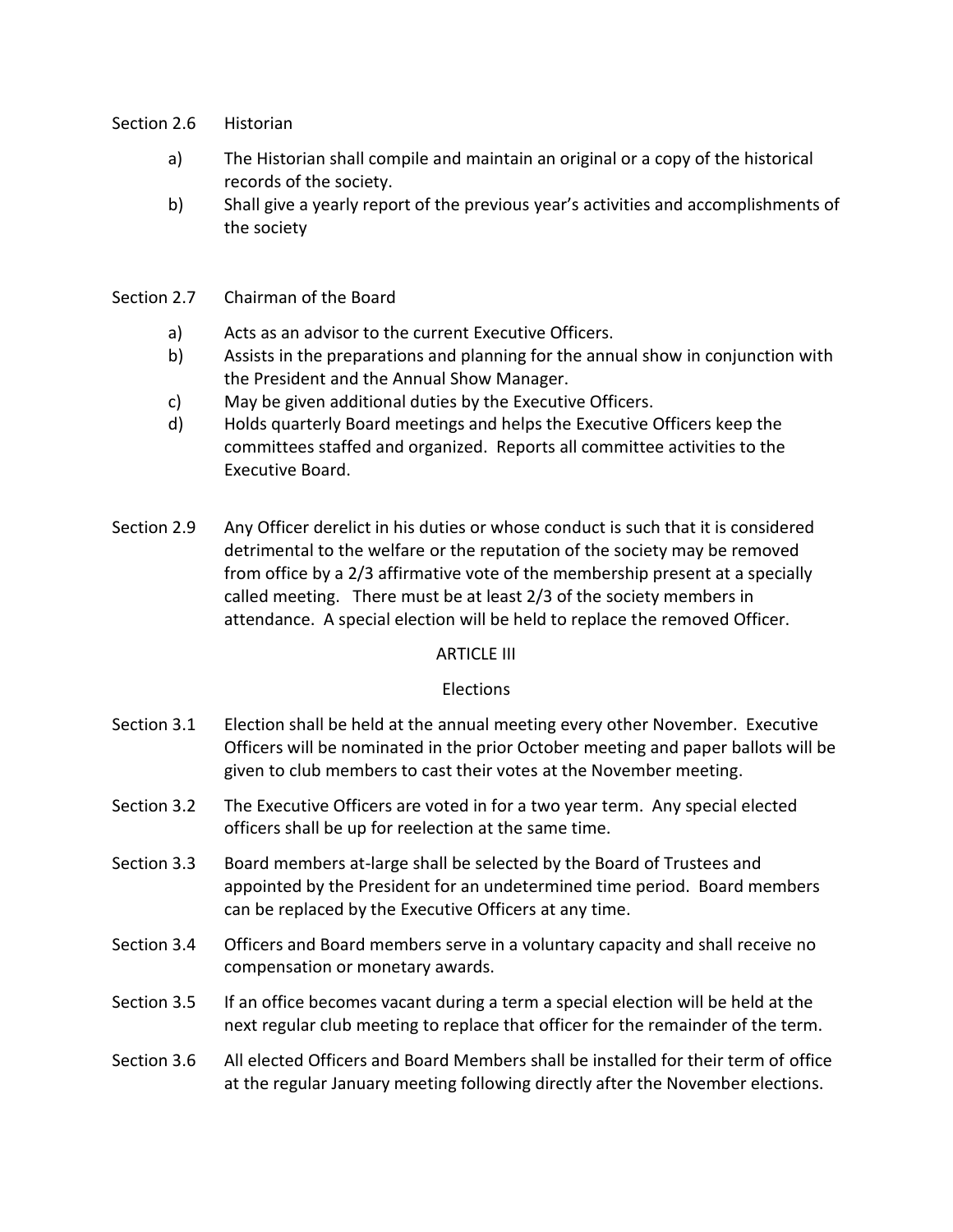#### ARTICLE IV

#### Voting

- Section 4.1 Each member over the age of 18, in good standing, shall be entitled to one vote and to the privilege of holding office. The President shall vote only in the case of a tie, but shall have the privilege of voting at the general election of officers.
- Section 4.2 Election of all officers shall be by secret, written ballot. If there are no nominees, then the existing Officers shall continue in their Duties unless they resign.

### ARTICLE V

### Membership and Dues

- Section 5.1 Any person who is interested in upholding the purpose of the club is eligible to apply for membership.
- Section 5.2 Honorary membership may be given to whomever the Board may decide.
- Section 5.3 Annual membership dues will be in effect for one year from January  $1<sup>st</sup>$  until December  $31<sup>st</sup>$  of the current year. Memberships will be renewed for the following year starting in November of the current year.

Any member whose dues are in arrears more than two months (March  $1<sup>st</sup>$ ), shall automatically forfeit membership, but may be reinstated upon payment of current dues.

- Section 5.4 Club directory shall be printed in March for the current year. Only members in good standing will be put in the printed directory. Members may opt out of being in the directory if desired.
- Section 5.5 All members are encouraged to join a committee and participate in the annual club show.
- Section 5.6 The amount of the dues is to be regulated by or altered by a majority vote of the present members of the society at a regular meeting, without amendment of the By-Laws.

#### ARTICLE VI

# **Committees**

- Section 6.1 The President, with the advice of the Executive Officers, may appoint individual members to chair committees or manage club assets in the society organization.
- Section 6.2 Duties and functions of the various committees shall be as designated by the Executive Officers.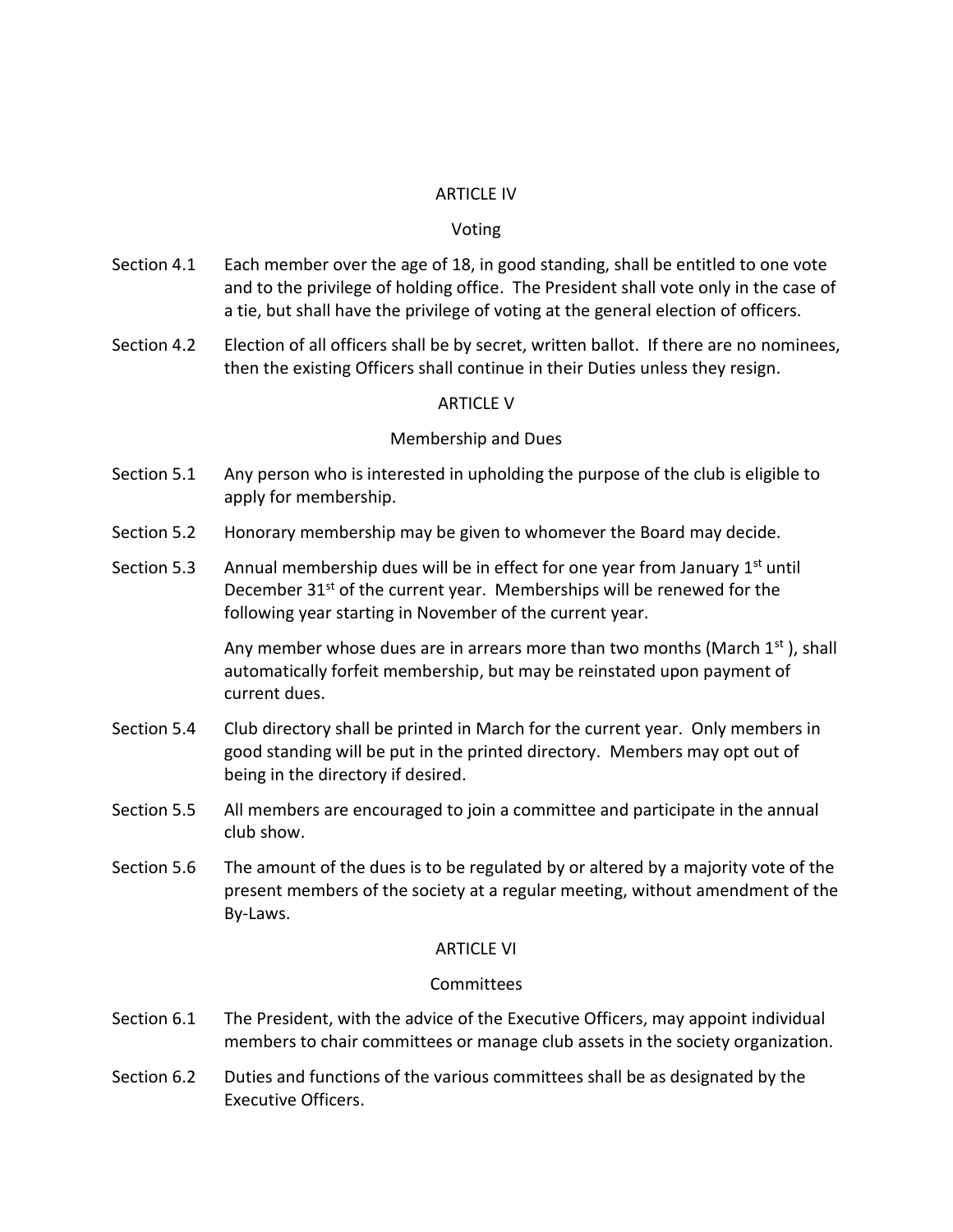# ARTICLE VII

## Meetings

- Section 7.1 Unless otherwise provided for in these By-Laws, Robert Rules of Order shall govern all meetings of this society, its Executive Board, and Board of Trustee meetings.
- Section 7.2 Meetings will be held at a time and place determined by the Board of Trustees.
- Section 7.3 The annual club meeting is the regular club meeting in November, with elections occurring every other year.
- Section 7.4 Regular meeting are held monthly throughout the calendar year on the second Thursday of each month. They can be combined with a social event or upon due notice to the membership, may be held at other times.
- Section 7.5 The Board of Trustees may be called together at any time by the President.
- Section 7.6 A quorum for the conduct of business of the Board of Trustees shall consist of at least four members.
- Section 7.7 Junior meetings are for the children of the paid members ages 6-18. Parents of younger children must attend the Junior meeting with their younger children.

### ARTICLE VIII

#### Fiscal Year

The fiscal year of the organization begins on the first day of January each year and ends on the last day of December each year.

#### ARTICLE IX

#### Field Trips

The focus of field trips is to educate, build comradery, and collect minerals and rocks, while having fun.

- Section 9.1 Plants and animals found during our trips must not be fed or harassed and must be left in the environment in which they are found.
- Section 9.2 Members are responsible for their trash removal and are encouraged to clean up any that is found in the general area as an act of good stewardship.
- Section 9.3 All holes created by members are to be filled in before leaving the field site.
- Section 9.4 Due to the limited nature of some trips, some field trips will have a capacity cap and will be filled on 'first come' basis.
- Section 9.5 Members bear the sole cost burden of costs to participate in fieldtrips.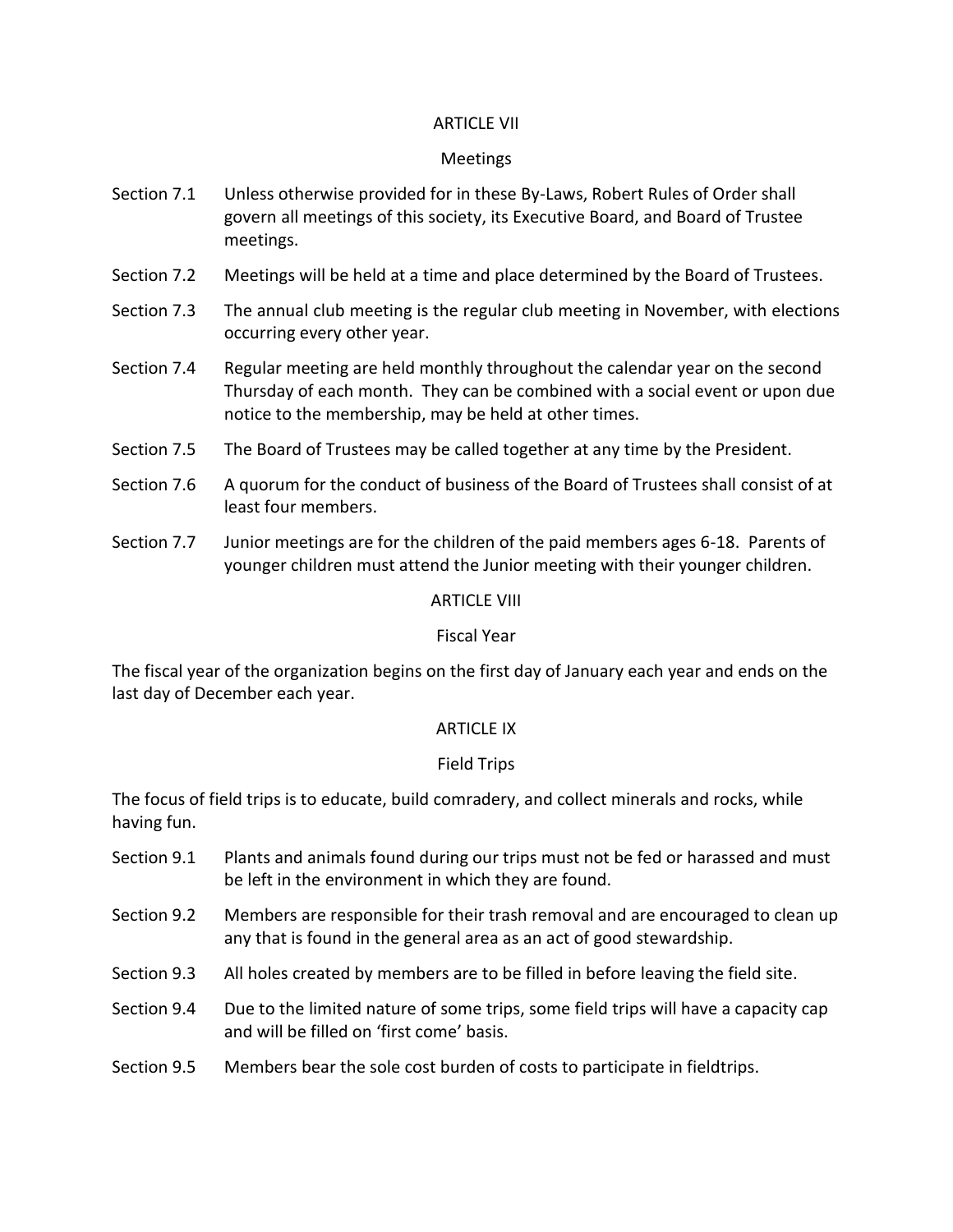- Section 9.6 Members must check themselves and their party into the fieldtrip when joining the fieldtrip and check themselves and their party out when departing the fieldtrip, at all times during the trip.
- Section 9.7 Members shall recognize all State and Federal laws and abide by guidelines established by private property owners and claim holders.
- Section 9.8 Road, weather, and unknowns may occur and pose inconvenience, injury, or in some circumstances, fatality. Members will be made aware of such potential conditions in advance of participation or as they become known. The society is not responsible for accidents that happen to participants.

# ARTICLE X

# Liability

- Section 10.1 The society will carry liability insurance to cover the organization only.
- Section 10.2 Due to the unique activities of the organization, only paid members in good standing may participate in field trips and in use of the society's equipment.
- Section 10.3 Upon membership, members recognize they are responsible for their personal safety and those in their care.
- Section 10.4 Member will be required to sign liability waivers, acknowledging potential hazards of participation, known and unknown, in the field or in use of equipment.

# ARTICLE XI

# Equipment

- Section 11.1 Members must receive and acknowledge training before using the society's equipment.
- Section 11.2 Use of the equipment can be refused if the member fails to treat the equipment properly and as instructed by the Manager of the equipment.

# ARTICLE XII

# Amendments

Section 12.1 Proposed amendments to the Constitution and By-Laws of this Society must first be approved by the Board of Trustees. Then a copy of the amendment must be presented to the members at the next monthly meeting. The members can then deliberate the matter and a vote will be taken. To pass the amendment a 2/3 majority of the present members must vote in favor.

ARTICLE XIII

**Dissolution**